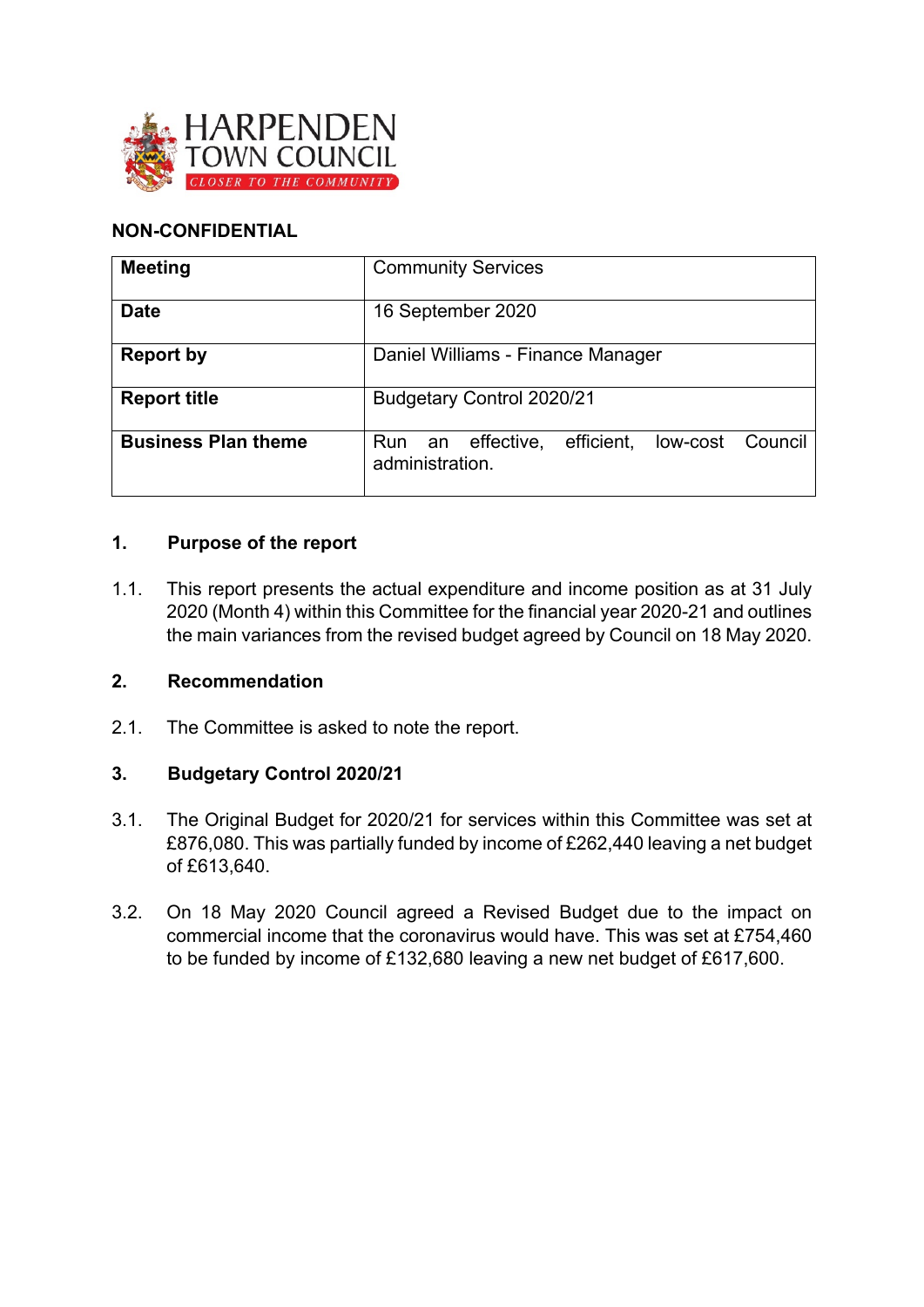3.3. In addition to £46,190 agreed as part of the Original Budget further funds totalling £168,500 have been released from reserves. The latest drawdown from reserves totals £214,690 to progress initiatives/schemes. These are:

|                        | £       |
|------------------------|---------|
| <b>Staff Resources</b> | 46,190  |
| <b>Storage Depot</b>   | 116,500 |
| Tree works             | 15,000  |
| Chipper                | 20,000  |
| Gator                  | 17,000  |
| <b>Total Released</b>  | 214,690 |

- 3.4. The funding for the Chipper and Gator has been agreed at Council as part of the Capital Receipts paper however, the release of funds are to be formally agreed as part of this meeting.
- 3.5. This report outlines the main variances between the Revised Budget and the actual expenditure and income for the year to date.
- 3.6. These changes increase the Committee's budget for 2020/21 to £918,960 and the net budget to £786,100 as shown below.
- 3.7. Appendix A provides details of expenditure and income, grouped by activity, for the period April to July 2020 and shows two groups of figures:

### **Full Year:**

- Original budget;
- Revised budget;
- variance on the budget.

This is to show how the budget has moved from what was originally agreed to the latest Revised Budget.

# **Year to Date [YTD]:**

- the profiled budget for the period;
- actual expenditure and income for the period;
- variance for the period;
- percentage of the budget not used / overspent  $(-/+)$  for the period.

Note: figures shown in brackets denote income or a favourable position.

3.8. The budget for each area of activity has been profiled for the year to date. When profiling the budgets, planned expenditure patterns are considered. For certain types of expenditure (particularly non-staff costs) it is likely that expenditure will peak and trough at points in the year. This should be used as a guide to assess variances that have occurred to date.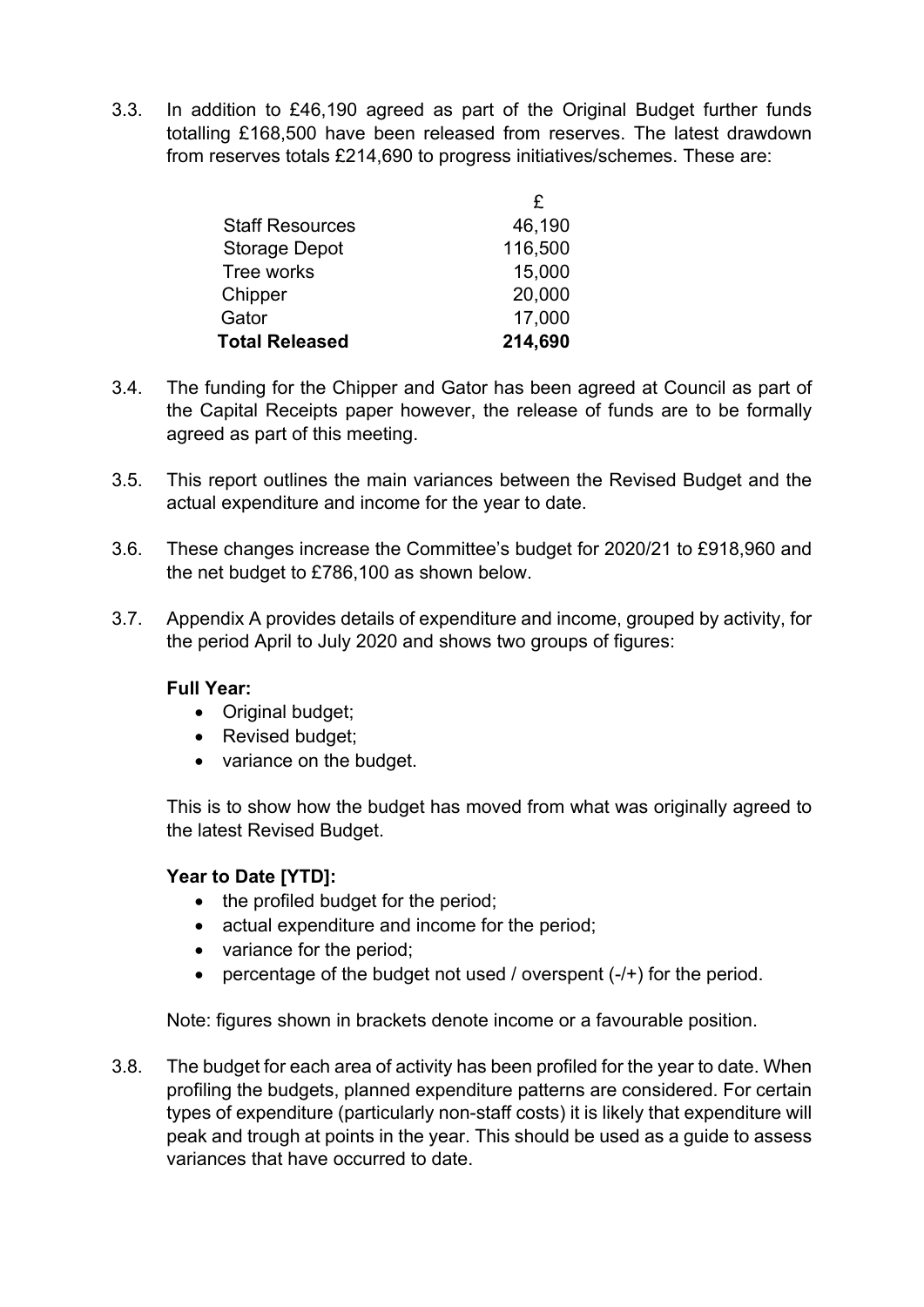- 3.9. For the period April to July net costs for the Council show an adverse variance of £3,855 when compared to the year to date budget.
- 3.10. This is primarily due to higher Business Rates costs than budgeted and the unplanned High Street reopening costs. It is hoped that the High Street reopening costs will be funded by a discretionary grant to be issued through Government but this is still to be confirmed.
- 3.11. There are no other significant variances identified to-date.

#### **4. Other implications**

| <b>Other Implications</b>       | <b>Comment</b> |
|---------------------------------|----------------|
| Legal                           | None           |
| Environment and biodiversity    | None           |
| Crime and Disorder              | None           |
| <b>Risk/Health &amp; Safety</b> | None           |

#### **5. Appendices**

Appendix A – Budgetary Control 2020/21 – April 2020 to July 2020 statement